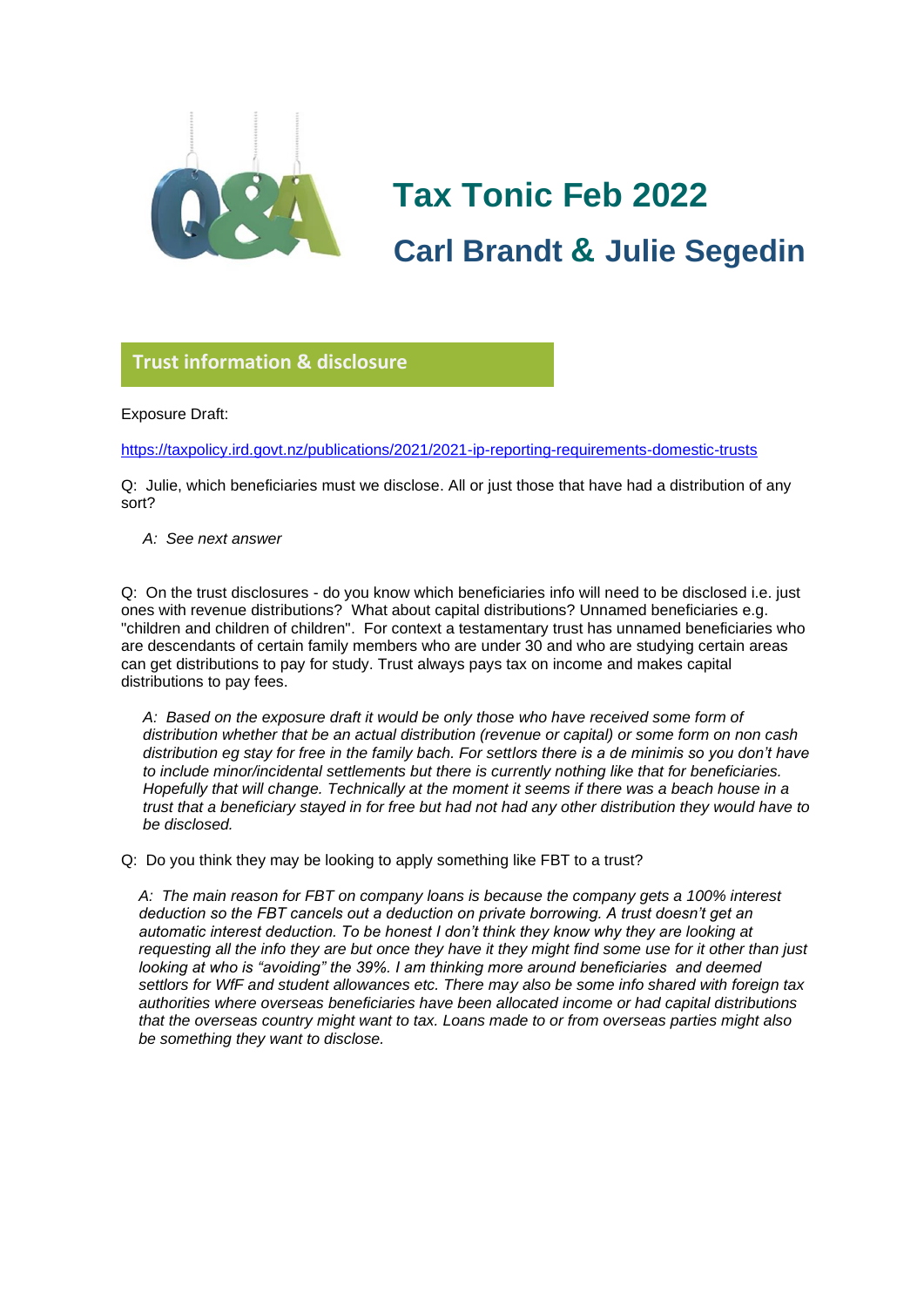## **LTC and exit dividends**

#### **Unrealised capital reserve and exit dividends**

We refer to our example on Slide 34 where Jettz includes a \$700k unrealised gain in its **Glorio**"exit dividend". After reviewing the legislation and the limited commentary available, we suspect that the s CX 63(4) is the result of sloppy drafting. There are probably alternative interpretations, one as per the webinar example, the other being that the exit dividend should exclude amounts which are excluded from "dividends" when a company winds up.

Perhaps it is not Parliament's intention that the \$700k unrealised amount can be included in the exit dividend, however if so, the legislation does not hit the target and a strict interpretation would seem to allow it.

We recommend that care is taken when applying the exit dividend formula and advice is sought.

Q: The most cost-effective approach for this LTC Ordinary transition would definitely be just to simply clear the lot out on transition, I am sure?

*A: As a general rule most people would clear out the reserves before the final 31 March of LTC status, and usually would clear them out as they arise. However as the webinar shows, the excluded dividend tax treatment still applies to the LTC reserves once it has become an ordinary company.*

Q: For the example of exiting LTC status scenario, of Jettz Ltd revoking the LTC status on 31/3/21, would this be a voluntary revocation and that is why it becomes effective in the 1/4/21 year?

*A: Yes, the example was based on a voluntary election which the shareholders sent to IRD by 31 March 2021. The revocation takes effect on the 1st April following the year the revocation notice is received, therefore Jettz Ltd becomes an ordinary close company from 1 April 2021. The deemed disposal of assets at MV happens on 31 March 2021, the final day of LTC status.*

Q: Presumably, if the LTC had owned residential rental property, then the interest deduction would be zero though, no matter what the circumstances were?

Q: If a LTC holds a rental property, can we do the notional valuation, revoke the LTC to ordinary company and get interest deduction?

*A: LTC revocations for companies which own residential property creates undesirable tax issues, including the restart of a new 10-year bright-line period. It is not 100% clear that interest deductibility is lost entirely, and I would argue that the phase out rules still apply. The bank debt hasn't actually been refinanced, it is still the same bank loan.*

Q: For the example of LTC revocation, would the result be different if LTC was on-sold to an ordinary company with the same shareholding?

*A: Good question. That could be an alternative option. It would trigger exactly the same tax issues for the LTC (depreciation recovered etc), and the capital gain would now be a normal realised capital gain. The new company could borrow from the bank to buy the properties, so the interest deductibility strategy works.*

*Perhaps the only downsides are the extra legal costs in transferring ownership and title, also whether there are commercial reasons for selling to a new company with the same ownership. You would need to think about the commercial reason (ie. can't be for limited liability as you*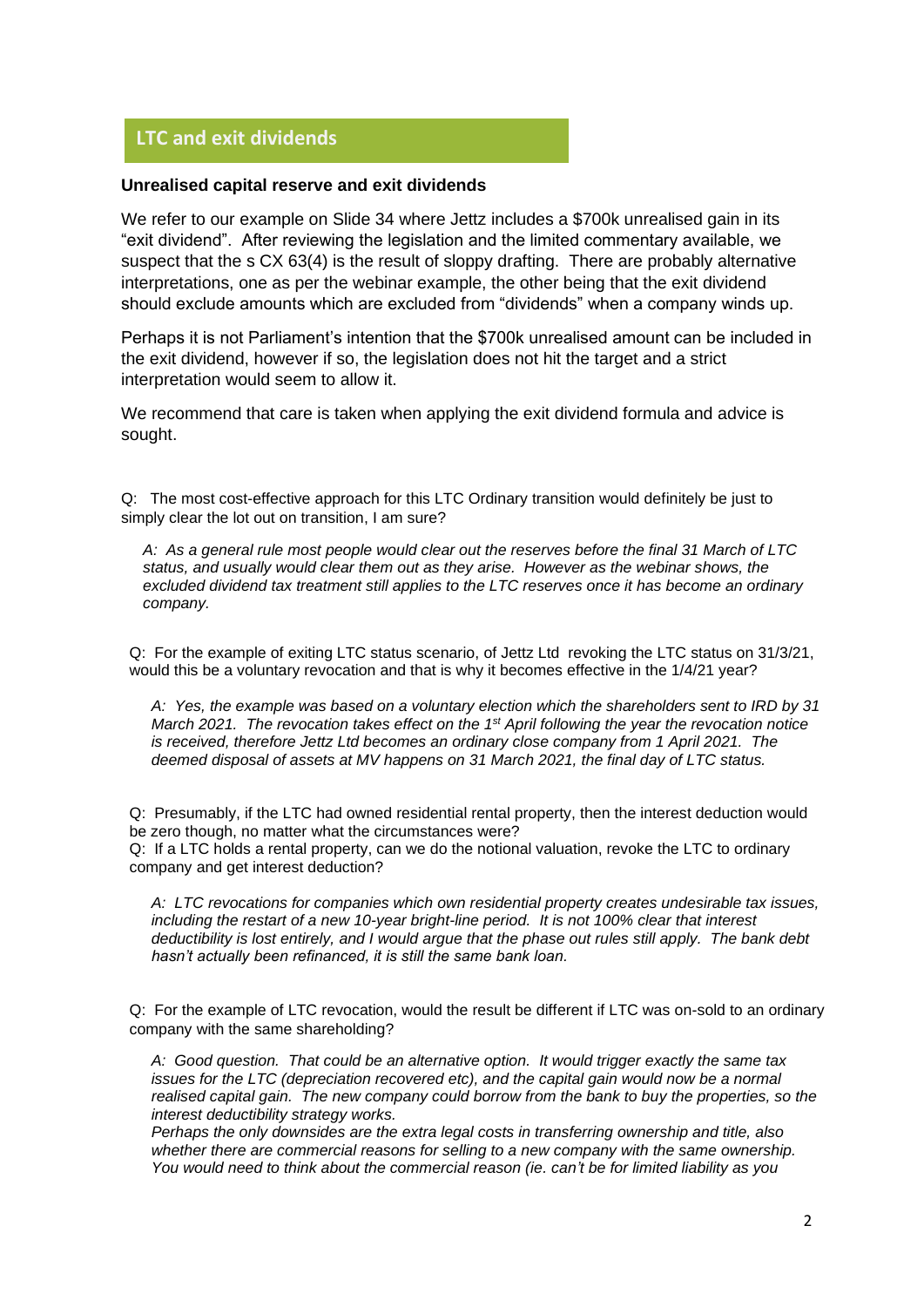*already have this) for doing this and given that exiting the LTC gives the same result without the need for any commercial justification it is the better option.*

Q: Could you please go over the restart of the Brightline when exiting from an LTC again?

*A: The revocation from LTC status triggers a deemed disposal and reacquisition of the assets at market value. Remembering that an LTC is not a "company" for tax purposes, it is the same as if an individual or partnership sold their property into an ordinary company. It restarts the 10-year bright-line period. There is no rollover relief for LTC revocations being considered in the current Tax Bill. The only rollover relief is when the LTC property is transferred to the LTC shareholders in the same proportion as their shareholding.*

Q: Can LTCs have non-resident shareholders or would you not recommend that?

*A: Yes, an LTC can have non-resident shareholders. The key issue is that it remains solely NZ tax resident, even with non-resident shareholders, ie. there needs to be NZ resident directors and the place of effective management and control must be in NZ.*

#### **Bright-line and co-ownership changes**

This is the link to the offending document – its quite long! **Glorio**

[https://www.taxtechnical.ird.govt.nz/-/media/project/ir/tt/pdfs/consultations/expired](https://www.taxtechnical.ird.govt.nz/-/media/project/ir/tt/pdfs/consultations/expired-consultations/pub00411.pdf?modified=20211109200805&modified=20211109200805)[consultations/pub00411.pdf?modified=20211109200805&modified=20211109200805](https://www.taxtechnical.ird.govt.nz/-/media/project/ir/tt/pdfs/consultations/expired-consultations/pub00411.pdf?modified=20211109200805&modified=20211109200805)

- Q: Do the parents still need to pay capital gain if it is Jacks main home?
	- *A: See next answer*

Q: If Jack was living in the property does Ozzie still get taxed on his half when handing the full ownership to Jack?

*A: Unfortunately yes as Ozzie is not living in it as his main home. It doesn't even matter if Ozzie doesn't even own another home – he has to actually live there to qualify. This situation is very common and a real problem. I will cover what might be a solution to this (if you are involved at purchase) in the next webinar when we go over the new rollover for bright-line* 

If Jack was letting out rooms in addition to living there does that make a difference to a main home exemption? What if Jack was living with his partner or letting out rooms?

*A: Not sure if you saw Dec 2021 webinar but having flatmates or relatives/spouses living with you wont effect the main home exemption for Jack. Ozzie will have to account for his share of the rent from the flatmates in his return and Jack the other half.*

If they'd used a trust to purchase (again not a rental) then sold to Jack would the trust get a main home exemption assuming Jack is a beneficiary?

*A: The problem is usually that the parents end up being the principal settlor of the Trust and have a main home elsewhere. Will recap this issue in the next webinar.*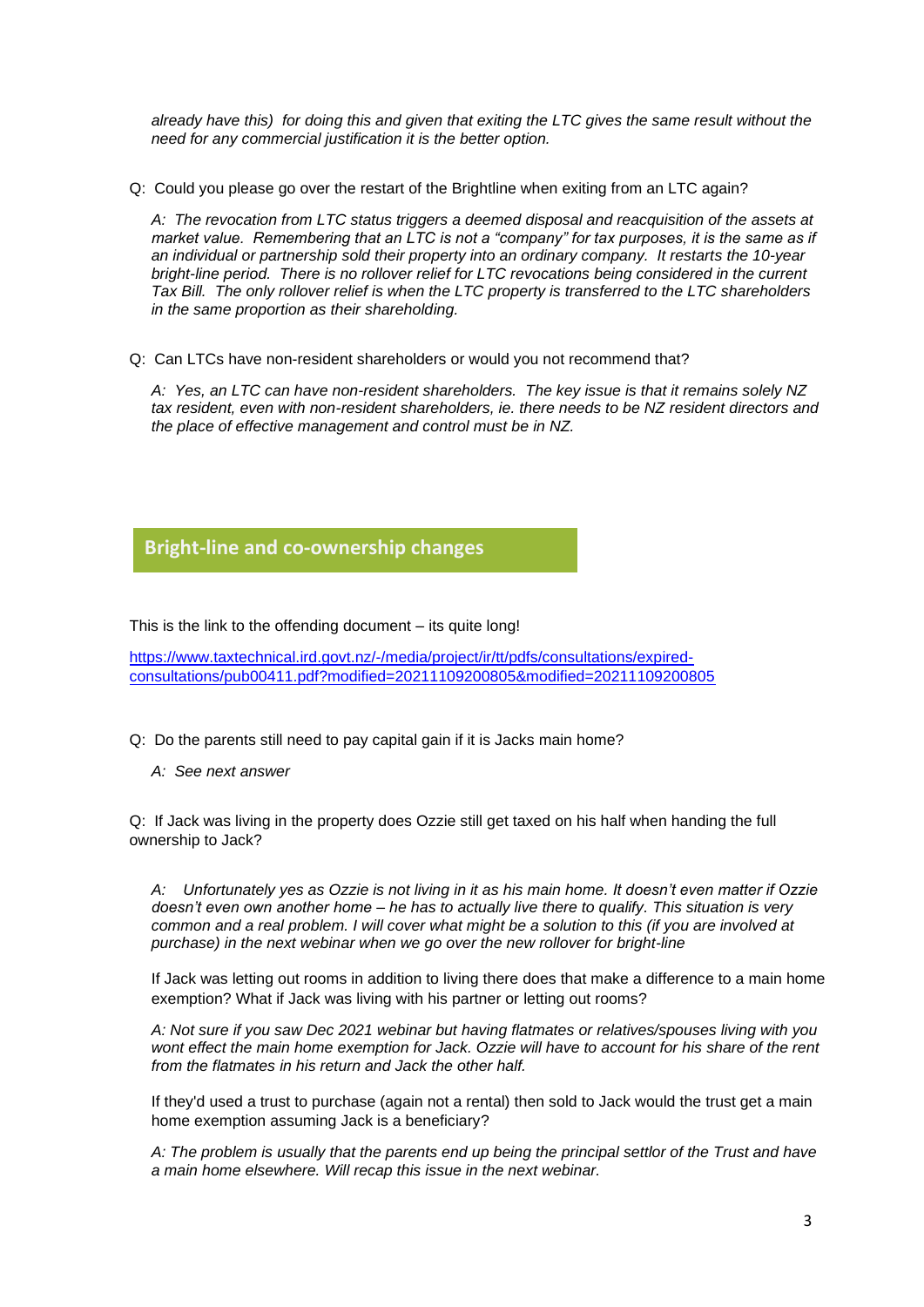Q: In the case of the 50% transferred to Jack. What is the case if the 50% is not transferred to Jack but to a completely different entity such as a Trust.

*A: That wouldn't make any difference for Jack. He wouldn't have a bright-line profit on his half but the IRD would say its still a restart of the clock on the whole property. (I cant believe they wont change this but if you do have anyone considering this right now get them to wait until we know one way or the other).* 

Q: The mum purchased a home a couple years ago and has recently decided to subdivide the back section and gift it to her daughter. Would this trigger brightline for the mum?

*A: If Mum qualifies for the main home exemption that does extend to land subdivided off. IRD have issued a QWB on this – see link below. If mum owns in a trust you need to make sure the subdivision is not more that "minor" otherwise sec CB 12 will apply.*

#### **2021 dividends and avoidance**

Q: Where there are 2 directors in a company, if you pay a salary only to a working director who has a **Glorio** lower tax rate, will this be seen as tax avoidance?

*A: It will come down to who is actually doing the work. If it is only the one you are paying no problem. In fact if an associate of the company isnt doing any work you cant legitimately pay them a salary anyway.*

Q: What does the normal commercial terms mean?

*A: That is the 64K question! I suspect they are referring to the dividend practice of large companies that arent controlled by a family. I assume they are saying a company that didn't have cash reserves would not declare a dividend but I would argue if the Companies Act says you can declare a dividend because the company is solvent it shouldn't be non commercial to do so otherwise the I would have thought the companies legislation would say something like that.*

#### **Trees and timber**

Q: If you have fruit trees that could be used for timber (eg Pecan Nut trees can also provide valuable **Glorio**hickory wood) does a clause in the sale agreement stating they are fruit trees only work to stop the purchaser valuing after the fact and making problems for vendor.

*A: Interesting question. Fruit and Nut trees that are "non listed horticultural plants" are covered by section DO 4 and can be amortised at 10%. The definition of non listed horticultural plants specifically excludes "a tree planted mainly for the purposes of timber production". I would argue the Pecan tree is planted mainly for fruit so is covered by DO 4. Development expenditure is not*  recoverable on sale and the purchaser can only continue to amortise whatever the vendor hasn't